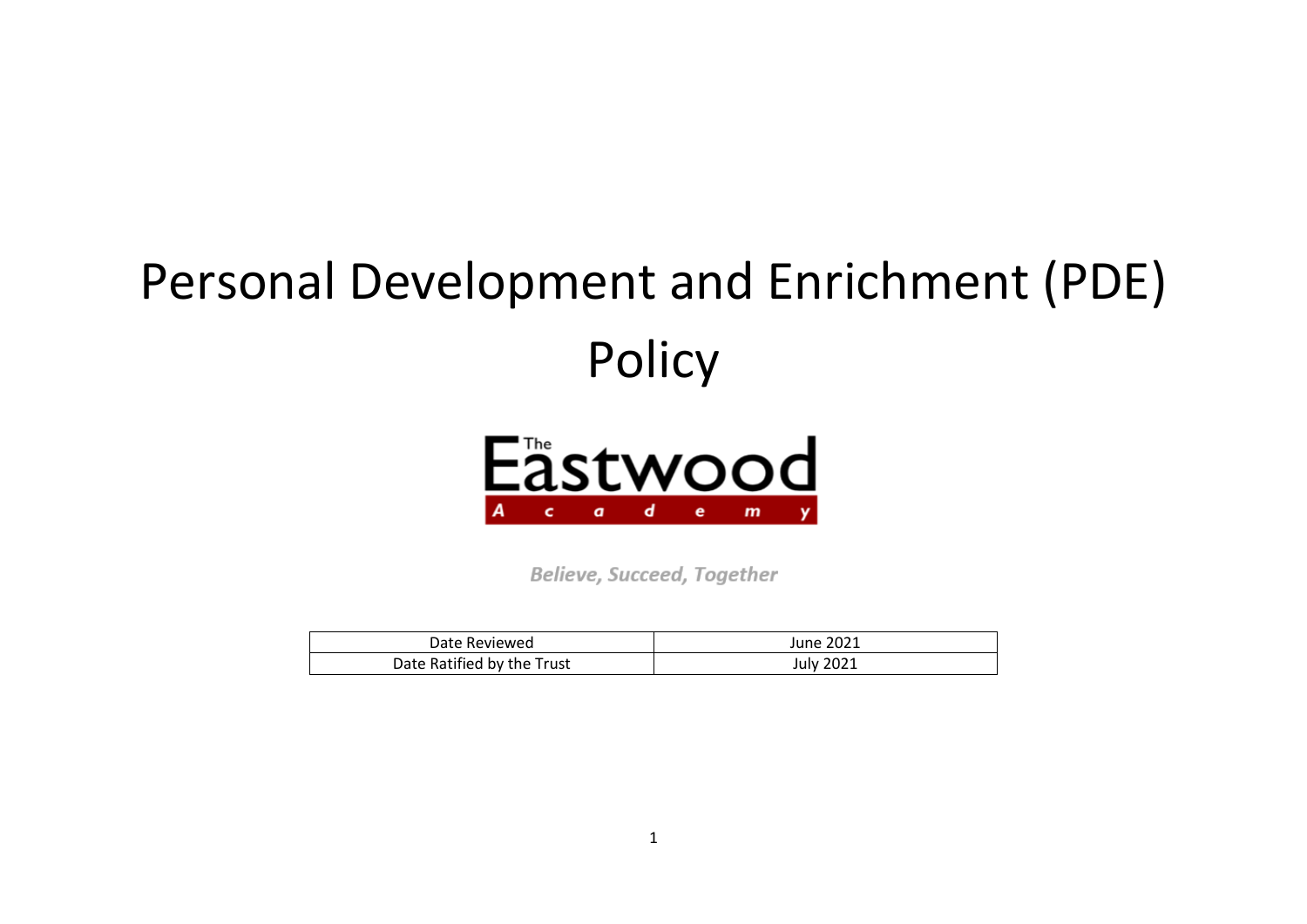|     | Contents |  |  |  |  |  |  |
|-----|----------|--|--|--|--|--|--|
|     |          |  |  |  |  |  |  |
|     |          |  |  |  |  |  |  |
|     |          |  |  |  |  |  |  |
|     |          |  |  |  |  |  |  |
|     |          |  |  |  |  |  |  |
| 3.0 |          |  |  |  |  |  |  |
| 4.0 |          |  |  |  |  |  |  |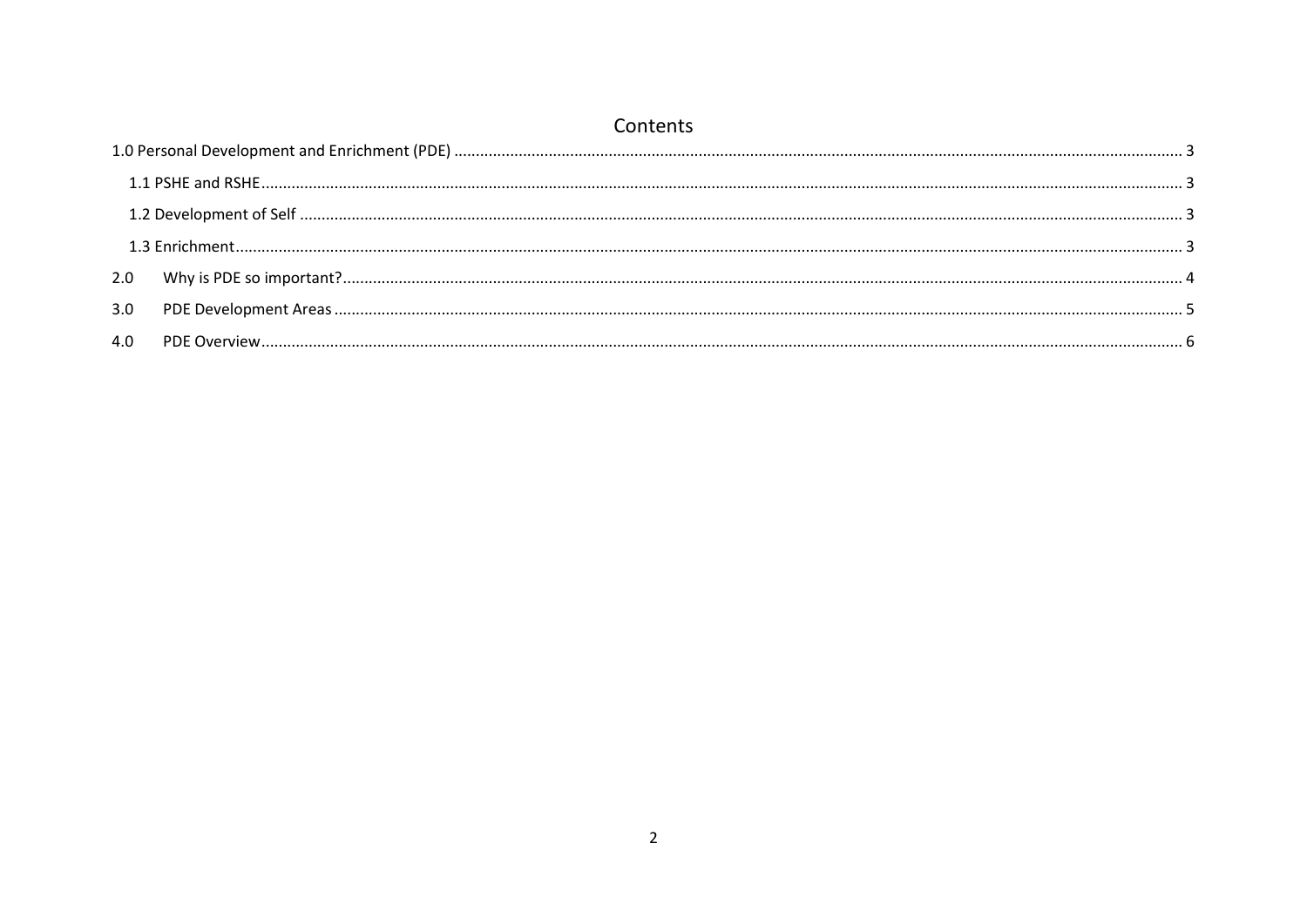# <span id="page-2-0"></span>**1.0 Personal Development and Enrichment (PDE)**

The Academy provides an extensive Personal Development and Enrichment (PDE) curriculum, designed to develop pupils' character, confidence, resilience, independence, health and wellbeing, leadership skills, preparation for life, and provide access to a wide and rich set of experiences.

PDE is organise into three broad areas:

- PSHE and RSHE.
- Development of Self.
- Enrichment.

#### <span id="page-2-1"></span>**1.1 PSHE and RSHE**

To ensure comprehensive coverage and aid curriculum planning, the Academy uses the [Programme of Study \(KS3-KS4\) p](https://www.pshe-association.org.uk/system/files/PSHE%20Association%20Programme%20of%20Study%20for%20PSHE%20Education%20%28Key%20stages%201%E2%80%935%29%2C%20Jan%202020.pdf)roduced by the PSHE Association, the national body for PSHE and RSHE education, which includes the compulsory elements as stipulated in the DfE guidance - [Relationships Education,](https://assets.publishing.service.gov.uk/government/uploads/system/uploads/attachment_data/file/805781/Relationships_Education__Relationships_and_Sex_Education__RSE__and_Health_Education.pdf)  [Relationships and Sex Education and Health Education \(RSHE\)](https://assets.publishing.service.gov.uk/government/uploads/system/uploads/attachment_data/file/805781/Relationships_Education__Relationships_and_Sex_Education__RSE__and_Health_Education.pdf)

The knowledge, skills and attributes are delivered through discreet timetabled lessons; timetabled subjects e.g. PSHE/RSHE, Science, Citizenship, RE, P.E and Computing; Development of Self lessons; 'Drop down' sessions; and presentations/workshops from businesses, industry leaders, health professionals and guest/motivational speakers.

#### <span id="page-2-2"></span>**1.2 Development of Self**

The Development of Self Programme is designed to provide pupils with substantive opportunities to develop their sense of identity, purpose, character, essential life skills that prepare them for their future, and collectively aim to create a well-rounded individual able to function effectively and contribute positively to society.

#### <span id="page-2-3"></span>**1.3 Enrichment**

The Academy operates a wide range of extra-curricular activities and educational visits which **all** pupils are encouraged to avail - [Extra-Curricular Activities](http://www.eastwoodacademy.co.uk/index.php/pupils/extra-curricular)  [and Educational Visits](http://www.eastwoodacademy.co.uk/index.php/pupils/extra-curricular) and [Extracurricular Timetable.](http://www.eastwoodacademy.co.uk/docs/EXC19.xlsx) The Academy also operates an 'Enrichment Week' in July, where pupils have the opportunity to explore and partake in a wide range of events and activities.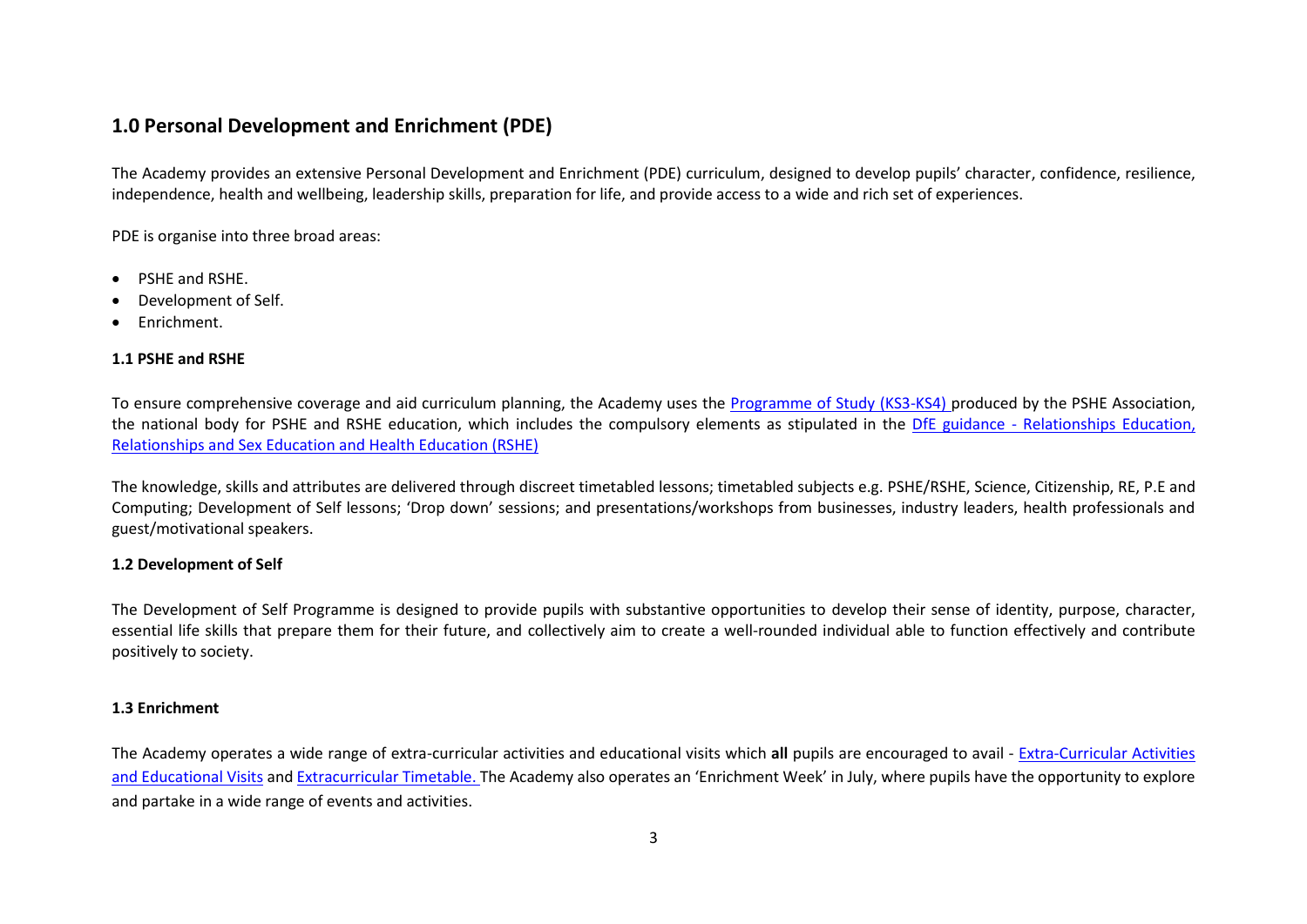# <span id="page-3-0"></span>**2.0 Why is PDE so important?**

The Academy aims to provide a broad and balanced curriculum that extends far beyond academia and focuses on the personal development of the individual.

The Academy also recognises that the rate of technological advancement and material provision, along with the breakdown of the traditional nuclear family, has left many young people ill-equipped to deal with the challenges they face in the modern world. This lack of preparedness has resulted in a proliferation of mental health issues, the main causes of which are summarised below:

- The continual erosion of the nuclear family leading to a loss of identity, sense of belonging, emotional connection, family tension/arguments/division, financial problems etc.
- A breakdown in the traditional 'community', propagating a sense of social isolation and manifesting as acts of selfishness.
- An unhealthy association with social groups used to 'replace' the emotional and physical void created by the 'absent' family unit e.g. gangs (County Lines).
- An overreliance on digital communication e.g. texting and social media, leading to sleep deprivation, poorly developed social and interpersonal skills and the formation of inappropriate or unhealthy relationships.
- An overreliance on high sugar/fat/salt convenience meals, combined with declining physical activity.
- A lack of 'real life' experiences which has resulted in an almost complete absence of 'reference points' to develop skills such as risk-taking, risk management and problem solving.
- A lack of exposure to failure leading to the absence of effective (sustainable) coping strategies.
- A high stakes accountability society which has resulted in a (constant) fear of failure or underperformance.
- A perception that fame and wealth can be achieved instantly without the need to work hard in achieving goals and aspirations.
- A 'blame culture' or sense of 'entitlement' which greatly limits a person's ability to accurately self-reflect and self-appraise.
- The normalisation of excessive alcohol/drug use and promiscuity.
- An overemphasis on managing the symptoms of mental health issues rather than tackling the root causes.
- The absence of a robust strategy from central government to tackle mental health issues.
- A lack of central government funding for mental health organisations e.g. CAMHS and inertia amongst professionals and agencies dealing with individuals with mental health issues e.g. GPs, Social Services and the Police.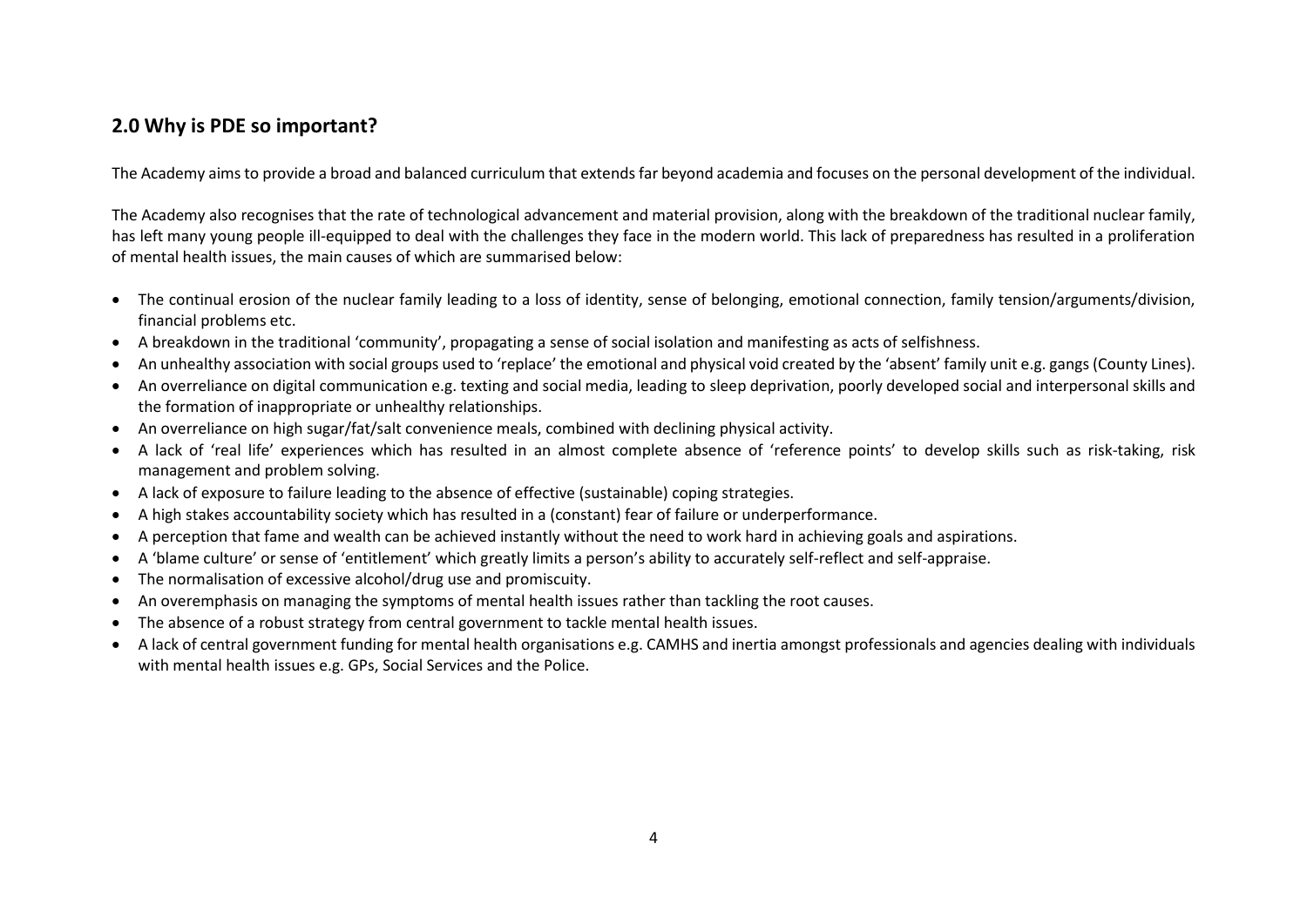# <span id="page-4-0"></span>**3.0 PDE Development Areas**

The Academy aims to develop the following through the PDE curriculum:

| Category                 | <b>Development Area</b>                                                                                                   |  |  |  |  |
|--------------------------|---------------------------------------------------------------------------------------------------------------------------|--|--|--|--|
|                          | Personal identity.                                                                                                        |  |  |  |  |
| Character                | Kindness, civility, cooperation, respect and tolerance.                                                                   |  |  |  |  |
|                          | Confidence, resilience, independence, interpersonal skills, self-reflection, self-appraisal and leadership skills.        |  |  |  |  |
|                          | Risk taking and problem-solving skills.                                                                                   |  |  |  |  |
|                          | Positive habits in terms of sleep, diet, nutrition and exercise.                                                          |  |  |  |  |
| Physical Well-being      | Recognising and understanding risks and knowing how to minimise and manage risks and stay safe.                           |  |  |  |  |
|                          | Knowing how to save another person's life.                                                                                |  |  |  |  |
|                          | Positive/progressive mindset/outlook.                                                                                     |  |  |  |  |
| Mental Well-being        | Positive self-image linked to the development of self-esteem, self-confidence, self-awareness and emotional intelligence. |  |  |  |  |
|                          | Recognising mental health issues and how to manage them.                                                                  |  |  |  |  |
|                          | Work-life balance.                                                                                                        |  |  |  |  |
| Relationships            | Recognising and understanding the nature of relationships with families, friends, teachers, partners; healthy and         |  |  |  |  |
|                          | appropriate relationships; and sexual health.                                                                             |  |  |  |  |
|                          | Focus, aspiration, motivation and direction in life.                                                                      |  |  |  |  |
| Preparing for the Future | Revision and study skills.                                                                                                |  |  |  |  |
|                          | Financial competency/proficiency.                                                                                         |  |  |  |  |
|                          | CEAIG and employability skills.                                                                                           |  |  |  |  |
|                          | Being part of a club/group/team and learning team-building skills.                                                        |  |  |  |  |
|                          | Being part of a community and contributing to community-based activities.                                                 |  |  |  |  |
| Community and Enrichment | Achieving the Sports Leader Award, Arts Award, DofE, Student Leader Accreditation.                                        |  |  |  |  |
|                          | Taking part in educational trips and building up cultural experiences.                                                    |  |  |  |  |